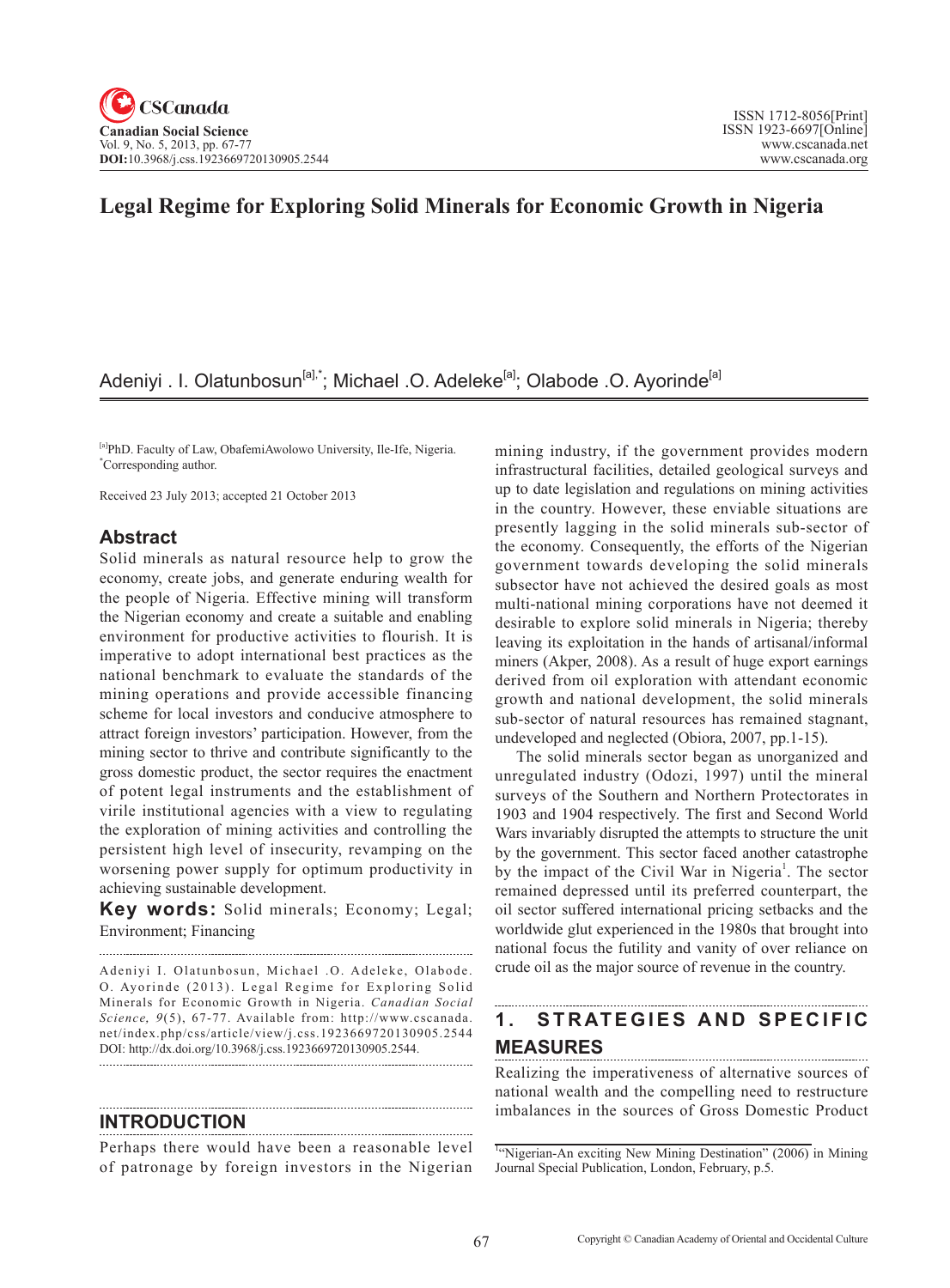and export earnings<sup>2</sup> the Federal Government evolved a national policy to re-positioning the mining industry erstwhile neglected-sub-sector. Towards the realisation of this objective, enabling legal instruments and conducive environment were put in place by the repeal of the Nigerian Enterprises Promotion Act of 1989, the enactment of the Nigerian Investment Promotion Act; the Foreign Exchange Monitoring and Miscellaneous Provisions Act, the enactment of the Minerals and Mining Act<sup>3</sup>, the launching of New National Policy on Solid Minerals 1999, the creation of the Ministry of Solid Minerals Development were some parts of giant strides to revamp the solid minerals subsector that had been albeit abandoned unlike the oil sector, which has attracted and still attracts foreign investors, the solid minerals sector has really not caught the fancy of multi-national companies. Therefore the expected rapid growth in this area is remains unrealizable. The security challenges nationwide with the incessant violent crimes, terrorism and kidnapping have nearly resulted in lack of faith and loss of confidence by foreign investors to search for and to explore solid minerals embedded in some parts of Northern States, South Eastern States and the Niger Delta area.

At the international level the mining operations of solid minerals are currently experiencing a downward trend worldwide without expanding the jurisdictional sphere of new deposits and discoveries<sup>4</sup>. On the other hand, miners are closing their operational sites by limiting their activities to international jurisdictions traditionally recognized for large scale mining activities such as United States of America, Canada Australia and South Africa. Going by the Regional ranking some countries like Ghana, Tanzania, Mali Burkina Faso, Zambia, Botswana, DRC (Congo) South Africa and Zimbabwe as favourable mining destinations in Africa<sup>5</sup>, invariably international

investors and prospective multi-national corporations will continue to invest in these ranked African countries as against with Nigeria that has not been ranked<sup>6</sup>.

### **2. NATIONAL POLICY THRUST ON SOLID MINERALS**

The goal of government policy in the sector is to provide incentives and an enabling environment for private sector investment. The major policy thrust is to ensure the vigorous and orderly exploitation of solid mineral resources in order to generate employment, increase revenues and exports, and provide inputs for local industries<sup>7</sup>. The National Economic Empowerment and Development Strategy, (NEEDS) action plan will vigorously support exploration for base metals and precious and semiprecious stones. Informal sector mining activities will be formalized and supported to encourage sustainable production and create self-employment.

Solid minerals as natural resource must help to grow the economy, create jobs, and generate enduring wealth for the people of this country. Effective mining will transform the Nigerian economy and create a suitable and enabling environment for productive activities to flourish. However, from the mining sector to thrive and contribute significantly to the gross domestic product, the government must succeed in controlling the persistent high level of insecurity and revamping/improving on the worsening electricity supply which has made Nigeria entrepreneurs to turn their business on generation.

Developing the mining sector will indirectly boost the agricultural sector in its role of ensuring food security and massive job creation for the citizens. The creating of the Nigerian Sovereign Investment Authority will immensely contribute to strengthening the nation's fiscal framework. Going by the World Bank ratings, Nigerians were living below the one dollar (\$1) per day poverty threshold. While in 2011, over 70 per cent have fallen below that threshold. The implication of this assessment on the Nigerian economy is that over 40 million people have moved below the poverty link in 13 years and thereby living in 'absolute poverty' level. This is retrogression, at a time

 $2$  See The Vision 2010 Committee Report and N.E.S.G (2000): The Report on the Sixth Nigerian Economic Summit, Ibadan: Spectrum Books Ltd., This programme was introduced by the military regime of General Ibrahim BadamosiBabangida, (1985-1993).

<sup>&</sup>lt;sup>3</sup>The Nigerian 2007 National Minerals and Metals Policy.

The repeal of the Nigerian Enterprises Promotion Act of 1989; the promulgation of the Nigerian Investment Promotion Act; the Foreign Exchange Monitoring and Miscellaneous Provisions Act; the creation of the Ministry of Solid Minerals Development; the launching of the New National Policy on Solid Minerals 1999; the enactment of the Minerals and Mining Act Cap M12 LFN 2004 and the establishment of the Geological Survey Agency etc, are examples of the reforms that have been undertaken to facilitate reception of foreign investment.

<sup>&</sup>lt;sup>4</sup> See generally the National Policy on Solid Minerals 1999 which was recently replaced by the National Policy on Solid Minerals 2006 published by the Ministry of Solid Minerals Development (Now, Ministry of Mines and Steel Development), for a fuller discussion on the Government policies in the Solid Minerals sub-sector since 1999.

<sup>5</sup> The ranking of Ghana, Tanzania , Mali, Burkina Faso, Zambia , Botswana , South Africa DRC (Congo) and Zimbabwe by the report of the 2004/5 Fraser Institute as favourable mining destinations in Africa only means that investors will continue to prefer these

jurisdictions over and above Nigeria that was not even ranked. See Peter Leon "Creating a Best Practice Legal Regime: A Catalyst for Mining Investment in Africa". A paper presented at the International Bar Association SEERIL Conference, held at Eko Hotel& Suites, Lagos, Nigeria 3Ist January 2006.

<sup>6</sup> Reforms are ongoing to tackle some of the problems responsible for the reluctance of investors to venture into Nigeria such as: poor infrastructure, macro-micro economic instability, political instability and policy inconsistency, pervasive corruption, administrative bottlenecks, poor geological information, uncompetitive mining regime, etc.

<sup>&</sup>lt;sup>7</sup> The Nigerian government policy thrust on the mining sector is anchored on the need to develop a private sector led mining industry with Government restricting its role to that of an administrator / regulator.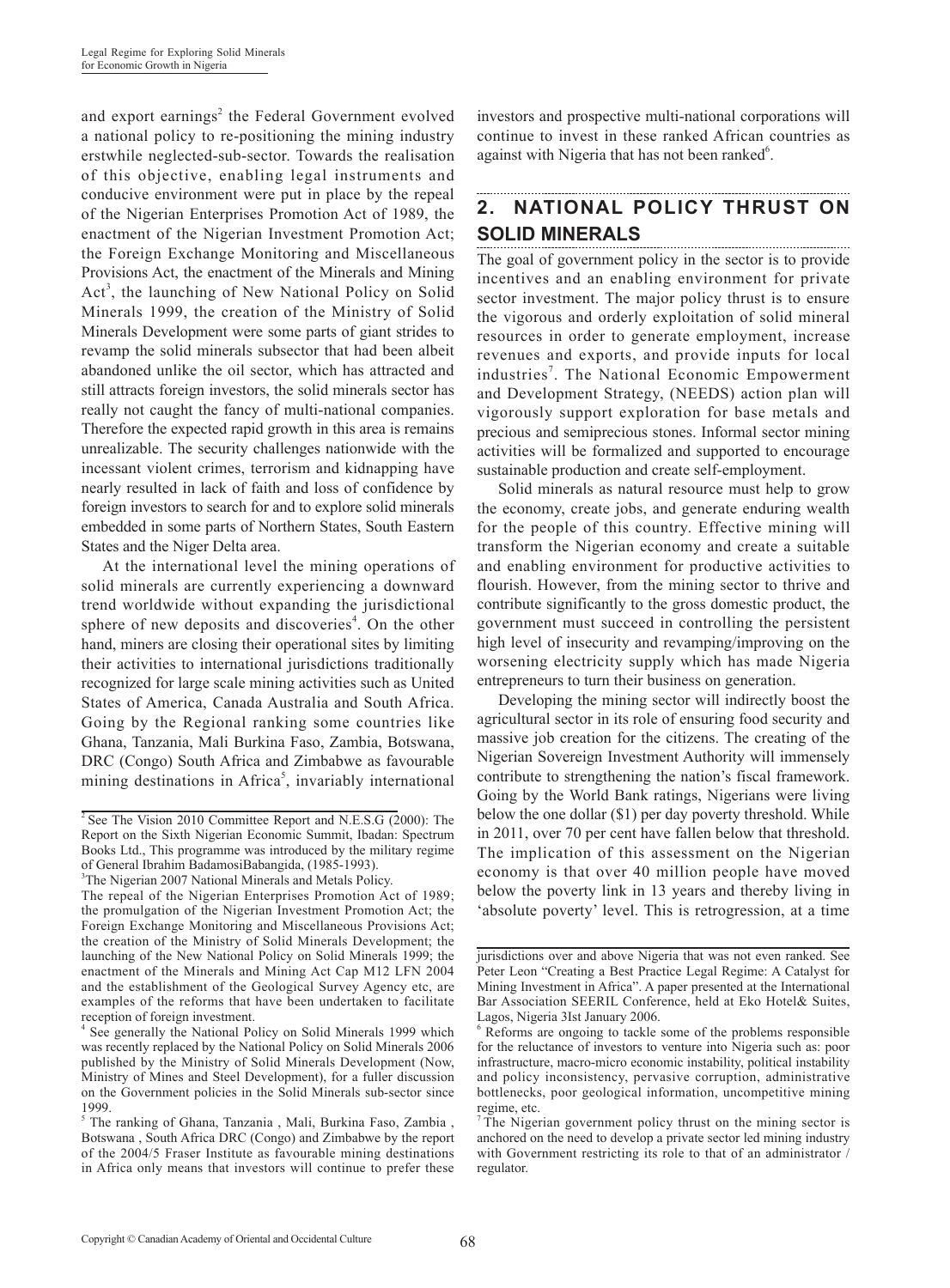other countries were moving millions of their population away from abject poverty. No doubt, the increasing levels of poverty in the country poses a serious threat to the growing democracy. This is because democracy and economy are intertwined, though as the nation is marking the longest stretch of civilian administration in its history, the full dividend of democracy is yet to be accomplished. As the democratic rule grows, there is no corresponding growth in the living standard of average Nigerians. There is a lull in the Nigerian economy; the level of poverty is rife despite the nation being blessed with natural resources, with large chunk of solid minerals yet to be tapped. It is apposite to point out that a strong and virile economy is essential for a sustainable democracy. The worsening poverty poses a great deal of risk to the democratic process and the security of the nation. In actual fact, only economy driven by the private sector is the key for the attainment of sound democratic structures and processes. Along this line, the Lagos chamber of commerce and industry in its Democracy Day message called on political leaders at all levels to rededicate themselves to the creation of enabling environment for private sector development.

The bane of Nigeria's industrial development efforts since independence have been ad-hoc without a clearly and timelines. It is hoped that by the time the new industrial policy is formulated, a new economic transformation through industrialization will be achieved. The promptings given to the non-oil sector in the last one decade appear to have made a significant impact on the economy, especially in the area of the Export Expansion Grant. Though on small scale, investment in the nonoil sector through the exportation of commodities and minerals such as coal, iron ore have yielded significant proceeds as these commodities are in top demand attracting excellent prices from international buyers. At present, most of the mining activities being carried out in Nigeria are done by artisanal miners in small groups and on individual basis<sup>8</sup>. These informal groups are perceived by the governments as "illegal miners" because their activities are not strictly speaking within the framework of legal instruments governing mining operations; coupled with the fact that these sets of individuals do not conform with the formal guidelines by the institutional bodies established by the government to regulate the mining activity in Nigeria.

The National Policy focuses on attracting foreign investors into the mining sector in Nigeria at the expense of boosting artisanal miners operations<sup>9</sup>. A critical examination of the goals sets out in the National Policy reveals that government has failed from these two main objectives. For instance, rather than attracting foreign investments, the operational standards, geological surveys, basic infrastructural facilities and security challenges in many parts of the country where solid minerals are deposited are considered a disincentive to foreign investors and stakeholders in the mining sector. While penal sanctions and strict operational guidelines put in place to checkmate artisanal mining activities have not achieved desired results. Thus from both ends, government have failed in preventing revenue loss through smuggling activities and prevailing serious environmental degradation arising from the large coverage areas of operations in terms of land mass. In recent times, there were reports of lead poisoning $10$  among residents of communities where mining of lead have been taken place. Therefore environmental issues relating to health hazards and labour related issues constitute serious challenges to the proprietary of continuing exploration of solid minerals by the unregulated miners in the country. The existing legal and institutions requires for enforcing mining operations are inadequate, inefficient to attaining enviable position in the sector.

As Professor Popoola has suggested project financing can be obtained from offshore banks and International Monetary Organisations such as the World Bank, ADB and the International Finance Corporation (IFC).The World Bank is known to be favourably disposed to projects, which would have the effect of reducing global warming and are environmentally friendly .Syndicated funding by domestic banks is also a viable funding option, especially for small projects (Popoola, 2003).

## **3. THE LEGISLATIVE FRAMEWORK**

The national policy on solid minerals 1999 replaced by

 $8\text{A}$ kper, P. op.cit.p.10.

See Hollaway, J.(1997)"Policies for Artisanal and Small Scale Mining in the Developing World- A review of the Last Thirty Years," in Ghose, A. A Global Perspective Proceedings from the Global Conference on Small and Medium Scale Mining (GCSM'96) held in Calcutta, intermediate Technology Publications Ltd., London cited in Espinosa Bula, D.A. Small Mining: are the Types of Minerals, Their Marketing Conditions And Economic Reality,factors To Consider When Designing Policies To Address the illegality issue. opcit, p. 18.

<sup>&</sup>lt;sup>9</sup> Tripartite Meeting on Social and Labour Issues in Small Scale Mines. Geneva, 17-2 1 May 99. http://www.ilo.org/public/english/ dialogue/sector/techmeet/tmssni99/tmssmr.htm .sited 8/21/01 at 2.39PM, where in apparent recognition of the difficulties associated with the definition of "artisanal" and "small scale" mining, the International Labour Organisation (ILO) observed in one its reports on the sector that "small scale mining means different things to different people. To some, it is dirty, dangerous, and disruptive and should be discouraged. To others it is profitable, productive, or simply the only way out of poverty." See Section 6(1) and Section 26(l) of Cap.M 2 LFN 2004 and the National Policy on Solid Minerals of 1999 which states inter alia that: Mining is illegal where it is carried out on land not under an title under a title but not for mining; under a mining title but in someone else's name in respect of which application for mining lease has not yet been approved.

<sup>&</sup>lt;sup>10</sup> The NTA News reported incidents of Lead poisoning among residents of some areas in the Northern parts of the country where lead mining operations were taken place.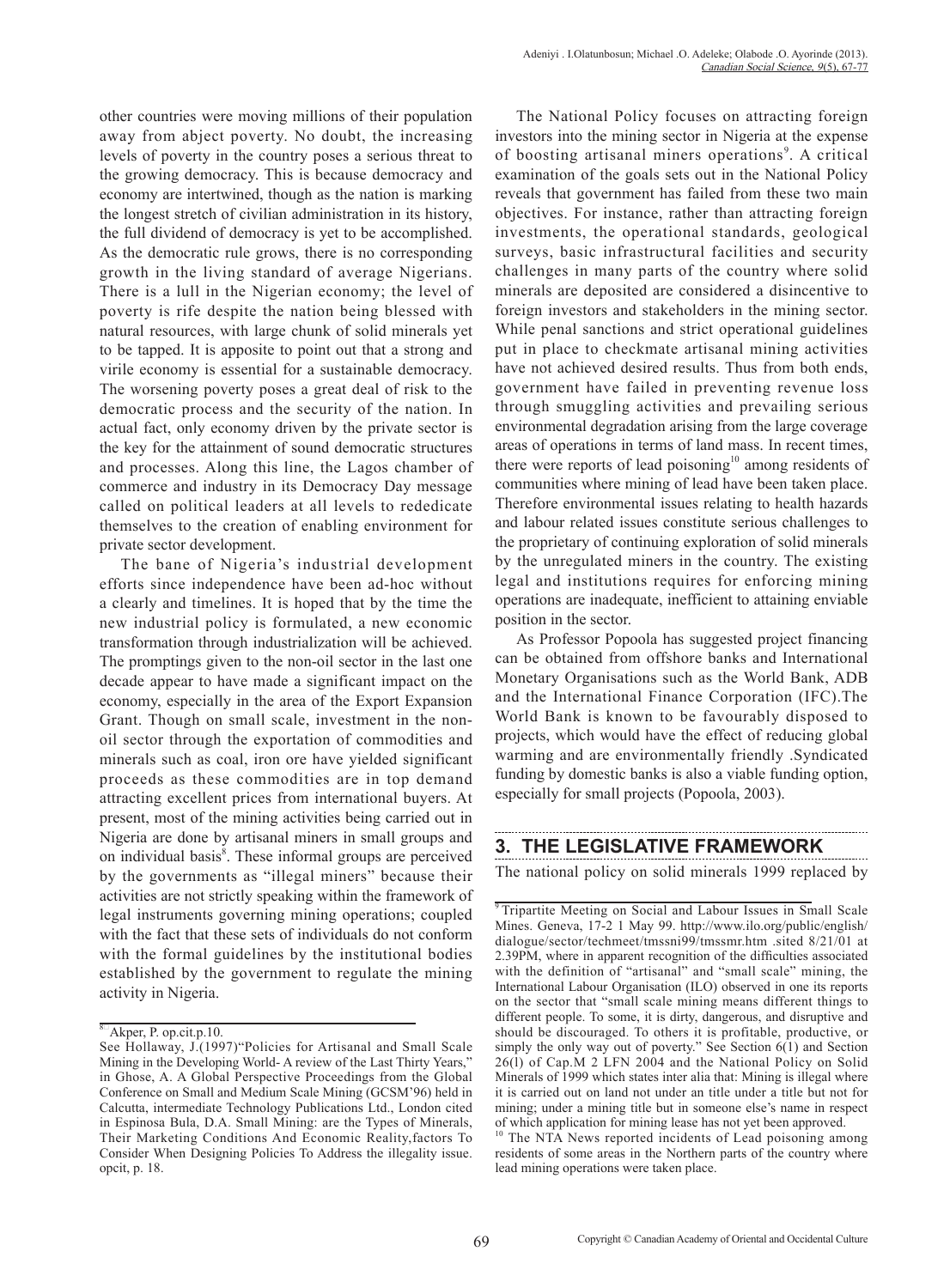the National Policy on solid minerals 2006 released by the ministry of solid Mineral Development (now Ministry of Mines And Steel Development) catalogued a detailed objective(s) of the government plans towards making the mining sub-sector as a viable alternative source of revenue and foreign exchange earnings for the country. Towards the realization of this laudable objective, the policy stipulates guidelines for the formalization and regulation of the mining sector of which artisanal mining is not envisaged by this height $11$ . The Federal Government of Nigeria is generally creating an enabling environment that will enable business to flourish. The enabling environment with respect to the mining sector includes the development of a new legislative framework. The legislative framework is embedded in the Mineral and Mining Act 2007 ("the Act").The Nigerian Minerals and Mining Act 2007 ("the Act") was passed into law on March 16, 2007 to repeal the Minerals and Mining Act, No. 34 of 1999 for the purposes of regulating the exploration and exploitation of solid materials in Nigeria. The Act contains specific provisions that will enhance private sector leadership in the development of the mining industry in the country.

## **4 . E N V I R O N M E N T A L I M P A C T ASSESSMENT**

Like oil and gas explorations, mining is a business venture that requires environment impact assessment to be carried out before the commencement of development work or exploration process. Section 7 1(1) of the Act provides that a holder of a mining lease shall not commence exploitation work until after the submission of environmental Impact Assessment study and mitigation plan report under applicable environmental laws and regulations. The approval by the Mines Environmental Compliance Department must be obtained accordingly. The Act also contains provisions that require applicants for mineral titles to furnish the mining cadastre office with proof of sufficient working capital for the exploration or mining of the area applied for. The inability to meet this requirement may lead to a denial of the application for a mineral titled.

# **5 . T E C H N I C A L E X P E R T I S E**

## **QUALIFICATION REQUIREMENT**

The Act further requires applicants for mineral titles to show proof of technical competence to carry out the proposal exploration or mining operation. The requirement envisaged employment of technical experts and specialists like Mining Engineers and Geologists with requisite academic qualifications and working experience in the field of minerals to be exploited. This provision is imperative in view of the likely environmental degradation of the land areas by the mining process. The magnitude of the harm must be envisaged and the appropriate mitigation plans be put in place to walk restoration of the environment to its natural state. By virtue of this requirement, a Mining Lease is only granted by the Minister to companies who have employed a person with adequate professional qualification and experience in mining, the Minister being further satisfied that such expert shall be retained by the company during the currency of the lease. The subsistence of a mining lease upon grant and the carrying out of mining operations is predicated on the retention of a qualified and experienced mining professional in the company's employ who shall supervise personally the mining operations being undertaken by the company during the period of the lease.

# **6. ENVIRONMENTAL CONSIDERATIONS AND RIGHTS OF HOST COMMUNITIES**

The Minerals and Mining Act 2007 provides for participatory agreement on issues such as corporate social responsibility between promoters of the mining investment and the host community. This agreement must be approved by the Mines and Environmental Compliance Department before commencement of mineral development or extraction process. This arrangement is meant to foster harmonious relationship between the community people and the Mines and invariably forestall conflicts and restiveness experienced in the Niger Delta with oil exploration process. This section prohibits pollution of water course, alterations in water supply and provides that everyone who uses water in connection with mining operation shall ensure that the water in use does not contain injurious substances in quantities likely to prove detrimental to animal or vegetable life. Also, no person shall, in the course of Exploration or mining, carry out operations, in or under any area held to be sacred or permit injury or destruction of any tree or other thing which is the object of veneration. This chapter provides for the winning of materials [such as salt, soda, potash or galena] by host communities in relation to areas covered by mining leases; prohibition of mineral exploration in certain areas; reservation of rights of owner or occupier; payment of surface rents; assessment of various compensations and payment of same; restoration of mines

 $\frac{1}{11}$  Thus, because of the high capital intensive nature of solid minerals exploration, coupled with high capital intensive nature of solid minerals exploration, coupled with high standard of operational requirements the artisanal mines cannot reasonably contribute to the growth of the mining sub-sector of the economy.

See also (2002) Presidential Committee on Solid Minerals Development Report on Strategic Action Plan Solid Minerals Development Presented to The then President of the Federal Republic of Nigeria, Chief Olusegun Obasanjo, GCFR. November p. 20.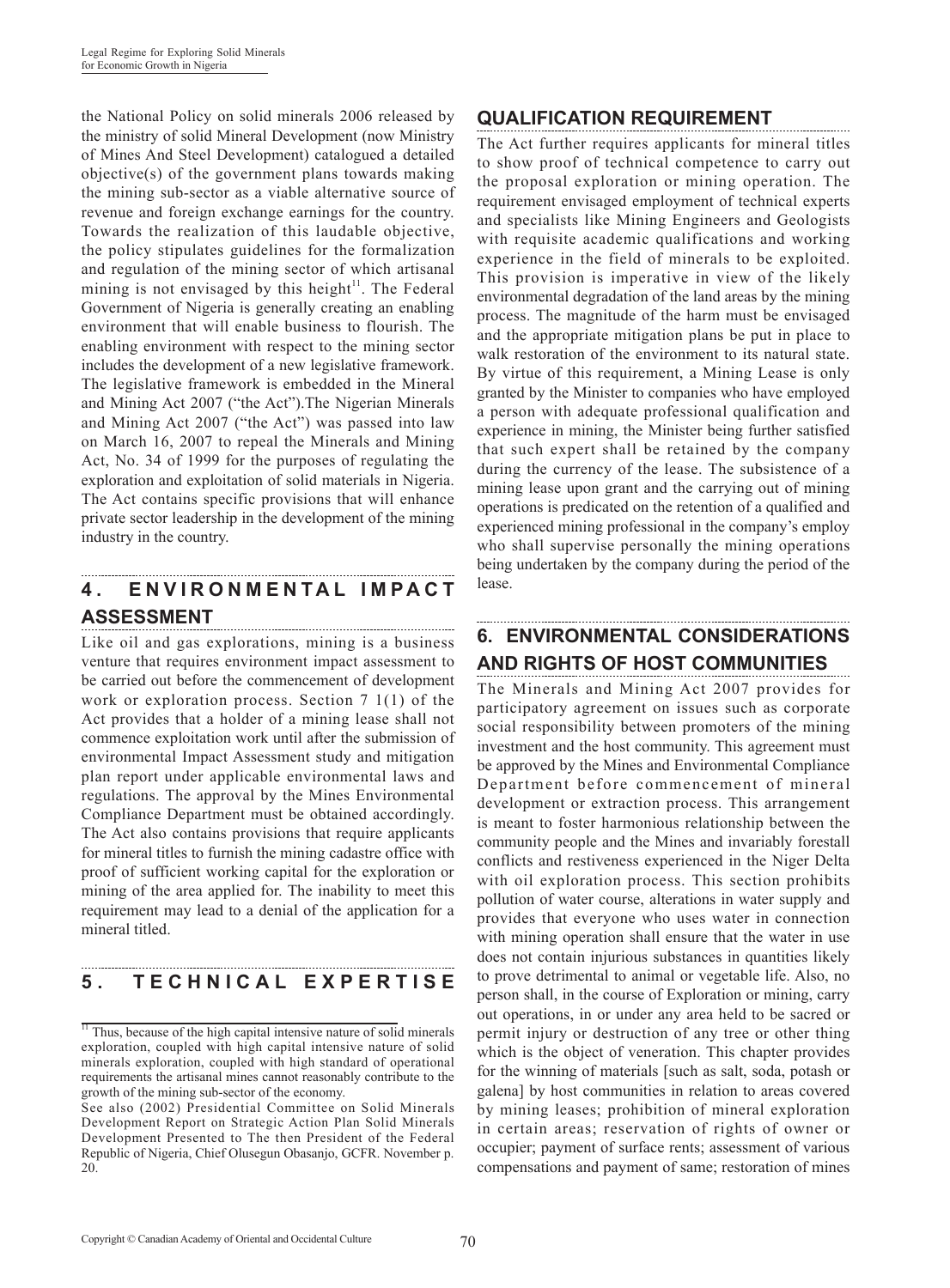land; reclamation; Community Development Agreements; Environmental obligations to include preparation and submission of environmental impact assessment statements and participation in the environmental protection and rehabilitation program<sup>12</sup>. The Minister shall establish an Environmental Protection and Rehabilitation Fund for the purpose of guaranteeing the environmental obligations of Holders of Mineral titles as provided under the Act. The trustees appointed by the Minister shall operate the fund in accordance with the provisions of the Trustees Investment Act or amendments thereof<sup>13</sup>. As part of the requirements, the Minerals and Mining Act 2007 directs holders of mining leases to submit and obtain the approval of the mines inspectorate department of the details of the work. The essence of this requirement is to allow for effective monitoring of the activities of the holder of mining lease. It also affords government officials an opportunity to graphically supervise the works being carried on by the Miners and ensuring compliance at all stages of project implementation process.

The payment of compensation to users of land in the area to be excavated by the mining lease license in another laudable provision under the 2007 Act as it takes into consideration the interest of prior occupiers of such land. The mandatory compensation must be notified or offered to all occupiers of the land in the mining areas. Issues relying to dispute as to the appropriateness of compensation can be referred to arbitration, where amicable settlement fails. Section 7 1(2) of the Act further provides that, Where the conditions relating to the environmental impact assessment and work programmes are not met or resolved within three years, the mining lease may be suspended.

# **7. OFFENCES AND PENALTIES**

This chapter provides for penalties to offences including [illegal mining, false and misleading statements in applications for mineral title, false or non-declaration of important information, smuggling of minerals, use of false or fraudulent scales, misrepresentation and unlawful interference or obstruction]. Regarding dispute resolution, any dispute arising between the holder of a mineral title and the Government in respect of the interpretation and application of the Act, its regulations and the terms and conditions of mineral titles shall be resolved, in the first instance, on an amicable basis. Where the dispute is in the nature of a bona fide investment dispute, and such dispute is not amicably settled as stated above, it shall be resolved in accordance with the provisions of the Nigerian Investment Promotions Act. Any other dispute not settled within these parameters and any offence under the Act and regulations shall be resolved and tried in the Federal High Court.It must be noted that the effect of the foregoing entry requirements and operational, conditions are commendable with a view to making the mining industry a virile and sound business concern. However, when considered from the purview of small scale miners, such conditions are too stringent with the potentials of creating hardships in terms of compliance thereby indirectly aiding the growing numbers of illegal mining operations in the country. On the other hand, chapter II of the 2007 Act contains provisions addressing the challenges being faced by small scale miners. Under section  $90(i)$  (a) – (k) government is required to provide institutional support for registered and performing co-operations of small-scale and artisanal miners in most of the conditions stipulated for prospective investors.

#### **8. THE INTERNATIONAL LABOUR STANDARDS**

The United States Agency for International Development (USAID) reiterated its position in its publication titled "Minerals and Conflict: A Toolkit for intervention"<sup>14</sup> thus:

Much of the World's mining activity is poverty driven" and that poor communities increasingly turn to mining in times of crises in order to sustain themselves especially in developing countries.

In the same vein, the International Labour Organization's report in a study conducted on smallscale mining observed that "access to funds" is a major impediment which accounted for inability of small scale miners to obtain titles, equipment and observe operational health and safety standards<sup>15</sup>. Another socio-labour issue in small scale mining operations in the prevalence of child labour fueled by poverty, lack of educational opportunities, unemployment and lack of law enforcement mechanism. Despite the fact that the Labour Act in Nigeria prohibits children from working underground in the mining sector<sup>16</sup>, many artisanal and small scale miners make use of their children and wards as labour force. Similarly, lack of financial capability by small scale miners to bring their business ventures within the framework of formal mining sector has tagged their operations with the toga of illegally in many developing economics. Illegal mining refers to

 $\frac{12}{13}$  Sections 97 to 120 of the Act.<br><sup>13</sup> Section 121 of the Act.

<sup>&</sup>lt;sup>14</sup> USAID, Minerals & Conflicts. A Toolkit for Intervention USAID Office of Conflict Management and Mitigation; Bureau for Democracy, Conflict and Humanitarian Assistance.

See ILO Child labour in small-scale Mining: Examples from Niger, Peru & Philippines. Sectoral Activities programme, Industrial Activities Branch Working paper SAP 2.78/WP.137 available at bttp: Jdwww. ilo.org/puliclenglish/dialogue/sector /papers/childmin/ l 37ei.htm visited 8/13/01 at 2:41 PM.

<sup>&</sup>lt;sup>16</sup> Section 59 Labour Act provides that an infant under the age of twelve years cannot be employed other than by a member of his family for only light agricultural, horticultural or domestic work approved by the Minister of Labour.

<sup>21</sup> See the Mining and Solid Minerals Act, 1999, section 10(a) (b) (c) cap M12 LFN 2004.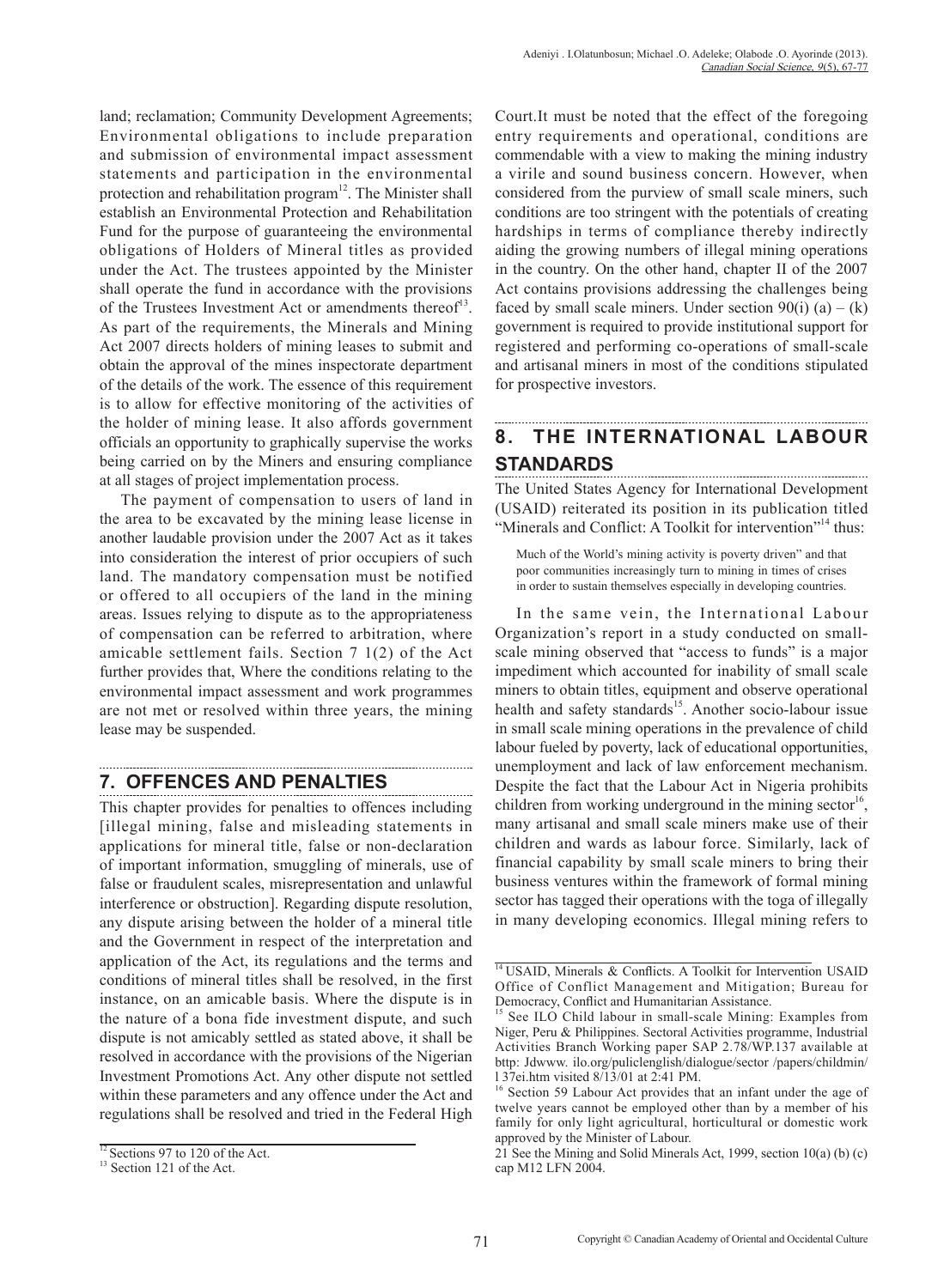the "winning of minerals by people who do not have the sanction of the authority to do so". Thus non-compliance with formality and regulations governing the operations of mining activity is a legal concern which invariably turns the operations to a criminality. A cursory investigation of many African countries like Zimbabwe, Ghana, Tanzania, Angola and Democratic Republic of Congo revealed that at different times, high prevalent rates of illegal mining existed. Furthermore, in Columbia, a report had it that over 1,000 illegal operations was carried out in the coal sector, with an average of 5-35 employers. In addition, from the report of the United Nations Economic and Social Council, it was remarked that illegality in smallscale mining is increasingly recorded in developing countries and economics in transition. Also, the global Report on Artisanal & Small-Scale mining identified reasons for the prevalence of the practice ranging from lack of knowledge of the national laws traditional and cultural beliefs, lack of incentive support from the government for their operations, high tax burden, limited access to mining titles, bureaucratic bottlenecks in terms of procedure, ineffective sanctions and corruption.

The operational obligations stipulated in the Minerals and Mining Act 2007 are meant to ensure enabling environment for mining operations in the aspect of safety and health devices, social and environment issues. All these conditions have financial implications on the prospecting investors in order to make mining operation a friendly efficient and humane business activity. Data expected from the holder of a mineral title is comprehensive to cover issues relating to geological, mappings and scientific surveys from experts and government agencies for effective utilization of land resources management with payment of prescribed fees, annual real and charges for land usage.

# **9. SOLID MINERALS DEVELOPMENT AND FINANCING OPTIONS**

The Mining Industry is now a global industry with many countries competing for exploration funds. The fierce international competition suggests that mining companies and their investment funds would only go to those countries where the enabling environment would allow the private sector to flourish without hindrance. It is the realization of this fact that is driving the recent efforts of the Federal Government of Nigeria towards the creation of an orderly and sustainable development of Nigeria's Minerals Resources .In practice, the mining of the solid minerals is capital intensive. It required evidence of huge working capital on the past of investors engaged in prospecting in the sub-sector. Section 10 (a) (b)(c) of the Minerals and Mining Act 1999 stipulated that applicants be enforced in exclusive prospecting licence, mining lease

or mining title must comply with the following $17$ :

(a) Proof of sufficient working capital for the development of the mining area applied for;

(b) A banker's guarantee as prescribed in form K of schedule I of the Act for such sum s may be determined by the minister; (c) A report on the mineral or mining area prepared by the prospect of or any other export.

(d) A proposed programme of prospecting or mining operation including detailed programme of progressive reclamation and rehabilitation of lands disturbance.

From the foregoing, the mining of solid minerals constitutes a high level business enterprise with high technology requirements. Prospecting in the mining sector is likely to generate employment, income and alleviate poverty in any country where it is explored and exploited. Due to the stringent working conditions and enormous financial interests to effectively operate the mining business/activity, many countries (including Nigeria) have not been able to attract international corporations for exploration activities; rather the sub-sector is left in the lands of small scale miners. In Nigeria for instance, women and children are involved in mining operations on a low scale level with attendant health hazards implications<sup>18</sup>. In spite of huge efforts and the energy sapping involved in the exploitation of solid minerals, the end products are significantly low to be able to have great impact in terms of earnings realized from these ventures. Thus, the reality in this sub-sector is that while small scale mining plays a noticeable role in poverty alleviation and contributes to rural development, the likelihood of achieving sustainable development through this level of operations is doubtful. In developing the Solid Minerals Sector of the Nigerian economy, the financing options available to the nation include, but not limited to, banking intervention, direct budgeting allocation, and sovereign fund intervention and the Public private partnership with local or foreign investors and State/Federal Government equity financing<sup>19</sup>. More recently, among other reforms, the country has attempted to modernize and strengthen the banking system. Nigeria is also undergoing political transformation of enormous proportion. All operators shall be granted the following benefits:

Exemption from payment of customs and import duties in respect of plant, machinery, equipment and

 $17$  Under the Labour Act, a woman like an infant may also not enter into any contract to work underground in the mines. See Section 56(1).

<sup>&</sup>lt;sup>18</sup> Under the Labour Act, a woman like an infant may also not enter into any contract to work underground in the mines. See Section 56(1).

<sup>&</sup>lt;sup>19</sup> Nigeria today is in a wave of market reforms in many segments of its economy including the privatisation of government owned companies and mining assets. After years of dithering and being weighed down under squandered oil revenues and rising debt levels, the government finally demonstrated the political will to implement market friendly policies. To this end, Nigeria over the past couple of years deregulated fuel prices began a programme of fiscal and monetary management.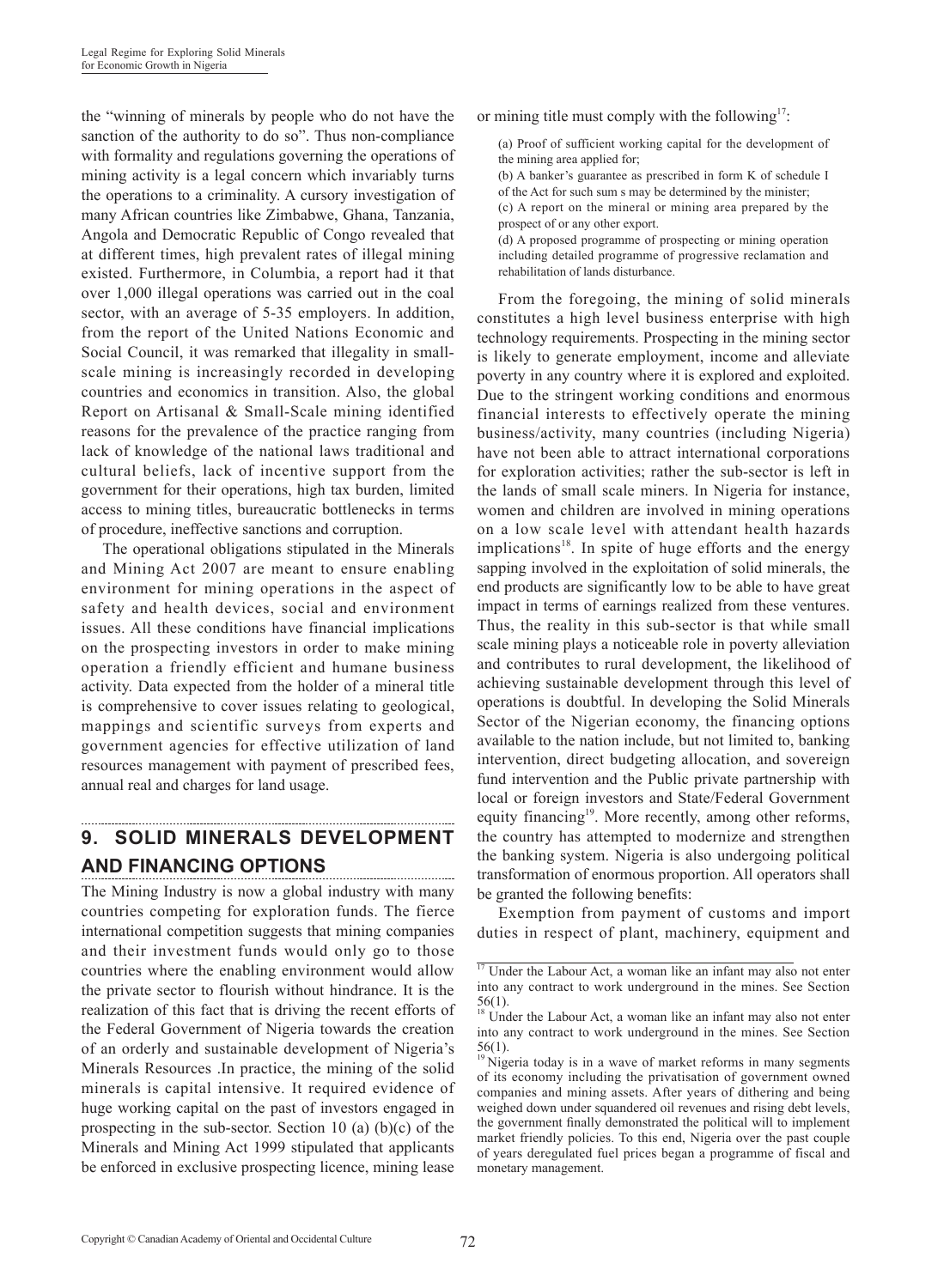accessories imported specifically and exclusively for mining operations Expatriate quota and resident permit in respect of the approved expatriate personnel; and Personal remittance quota for expatriate personnel, free from any tax imposed by any enactment for the transfer of external currency out of Nigeria. The machinery, equipment and accessories to be imported shall be approved by the Mines Inspectorate Division. The plant, machinery, equipment and accessories imported pursuant to this section may be disposed of by the holder of Mineral Title upon full payment of customs and import duties in respect thereof. The Central Bank of Nigeria (CBN) may permit a holder of a Mineral Title who earns foreign exchange from sale of his minerals to retain in a foreign exchange domiciliary account a portion of his earnings for use in acquiring spare parts and other inputs required for the mining operations which would otherwise not be readily available without the use of such earnings.

The Act also guarantees free transferability of funds through the CBN in convertible currency of - payments in respect of loan servicing where a certified foreign loan has been obtained by the holder for his mining operations. The remittance of foreign capital in the event of sale, or liquidation of the mining operations, or any interest therein attributable to foreign investment. The Act provides a tax relief period of 3 years for any company granted a Mineral Title under the Act. The tax relief period may be extended for a further period of 2 years by the Minister on the fulfillment of certain conditions. The tax relief period commences on the date that the licence holder commences operations. Under the Companies Income Tax Act (CITA) mining companies are only granted a tax relief period of 3 years without an option for an extension. Section 30 of the Act provide for deductibility of environmental cost. It specifically states that:

A tax deductible reserve for environmental protection, mine rehabilitation, reclamation and mine closure costs shall be established by companies engaged in the exploitation of mineral resources, provided however, that the appropriateness of the reserve is certified by an independent qualified person taking into account the determination made under the provisions of this Act:-

(a) the reserve is recorded in the audited financial statements of the companies.

(b) tax deductibility will be restricted to actual amount incurred for the purpose of the reclamation; and

(c) a sum equivalent to the reserve amount is set aside every year and invested in dedicated account or trust fund managed by independent trustees appointed pursuant to the provisions of the Act.

A **tax deductible** amount established in accordance with the applicable rate set out in the Pension Reform Act shall be imposed on mining companies or enterprises, towards the payment of pensions to each employee. Section 32 provides for Annual Capital Cost Indexation. It states that the unclaimed balance of capital cost shall be increased yearly by 5 percent for mines that start production within 5 years from the date of enactment of the Mining Act. The Act provides that any mineral obtained in the course of exploration or mining operations shall be liable to pay royalty as prescribed in any regulations made under the Act. However, the Minister may also defer the payment of royalty on any minerals for a specific period, on the approval of the Federal Executive Council.

#### **10. THE ROLE OF THE BANKING SECTOR**

 Most apt for consideration is the role of the banking industry as the most recognized agent of financial intermediation, with the responsibility of sourcing funds from the surplus unit of the economy and channeling it to needy areas. The banking sector is very important to the survival and development of socio-economic system of every nation, including Nigeria. It will be difficult, if not impossible, to conceive a modern life with its intriguing socio-economic intricacies and dynamic complexities in total isolation of banking system. This is why in every nation of the world, government has stepped in with multifarious legislations to regulate banking operations and practice with a view to fostering a congenial atmosphere for banking business. In essence what becomes of a nation's economic welfare and development including her social economic status, to a large extent, is a function of how developed her banking industry. Thus, Banks have the responsibility to nurture small-scale companies to blue chip companies with a multiplier effect on job creation, business for insurance practitioners, research workers, as well as playing some other corporate social responsibility roles within the society. The banks also render many services to their customers such as provision of safety for cash and other valuables, acting as trustees, giving references and rendering international services, just to mention a few. However, it is very doubtful if the Nigeria licensed banks can be of any significant relevance in the development of the solid minerals sector, given the stress the sector had been going through in the last seven years. First it was the forced consolidation exercise which reduced the banks from 89 to 24. The outcome of the exercise left much to be desired. After over a century period of modern banking in Nigeria<sup>20</sup> the Nation has not been able to enjoy a stable and strong banking industry. The industry is still wallowing in distress and weakness despite several amendments to its laws, several reforms in the industry and the much pronounced consolidation exercise of the year 2004/2005 which shook the industry to its foundations. Twenty-four<sup>21</sup> banks emerged from the consolidation exercise continue to be subject of fresh attempts at sanitizing it. Just a few months after the

 $20$  1893 – 2011 (118 years).

 $21$  1893 – 2011 (118 years).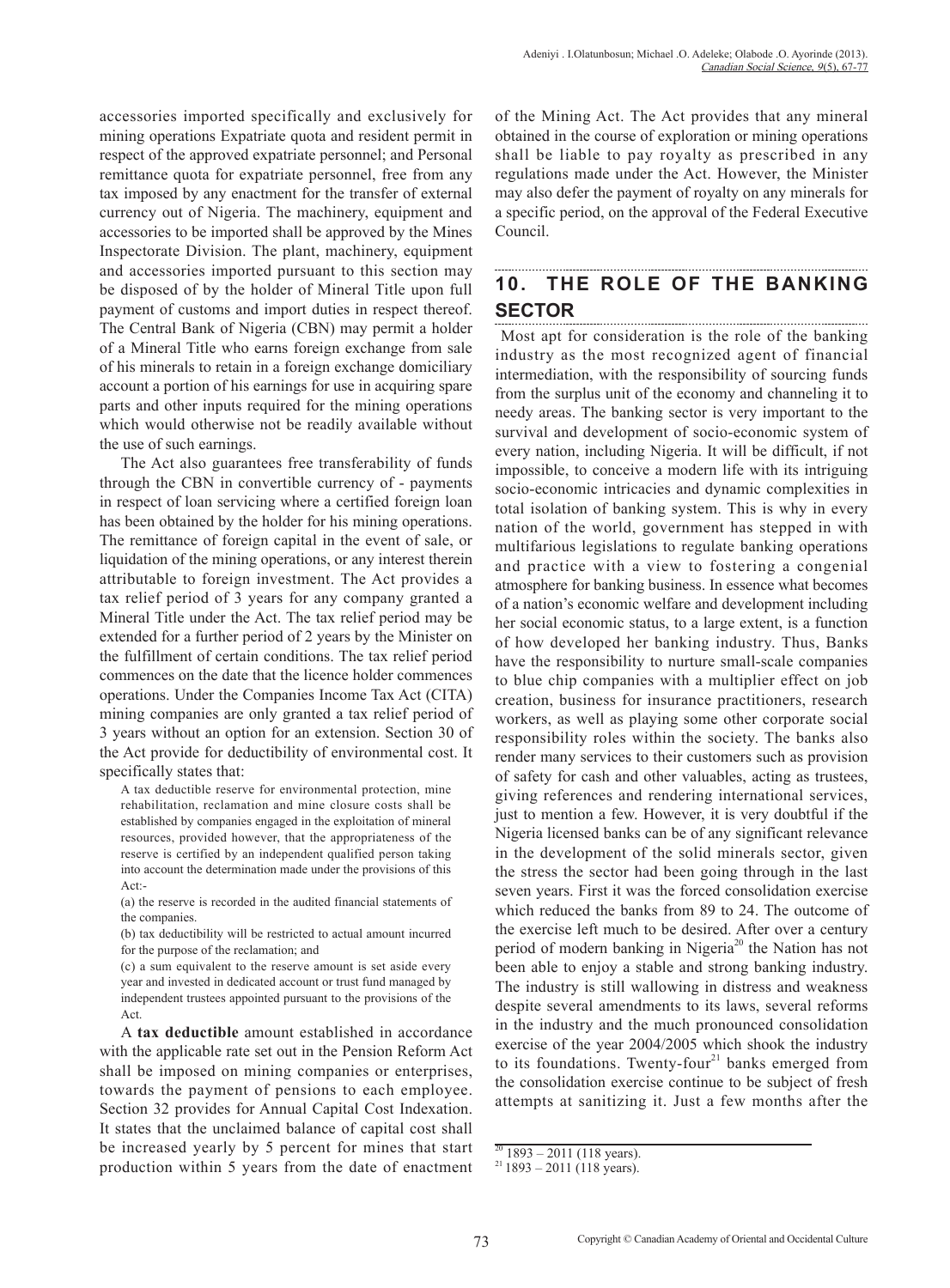## consolidation exercise, the CBN report $^{22}$  stated that:

In order to strengthen the industry, protect depositors and creditors, and restore public confidence, the CBN replaced the Chief Executive Officers/Executive Directors of eight banks … and injected a total of N620 billion into these banks.

An assessment of the state of affairs of the banking sector by the CBN, using  $CAMEL<sup>23</sup>$  parameters, indicated that no bank was rated A. Only one (1) bank was rated B, eleven<sup>24</sup> banks were rated C, three (Odozi, 1997; Ihomvere & Shaw,  $1988^{25}$  banks D and nine (9) banks E. The assessment indicated that twelve<sup>26</sup> banks did not exhibit serious weakness that necessitated supervisory concerns while twelve<sup>27</sup> other banks manifested debilitating conditions that required supervisory attention<sup>28</sup>. Twelve months earlier, the CBN had revealed that three (3) banks

<sup>25</sup> See also The Vision 2010 Committee Report; also, N.E.S.G (2000): The Report on the Sixth Nigerian Economic Summit, Ibadan: Spectrum Books Ltd.; See Inventory of Solid Minerals in Nigeria, MSMD1999.

26 Tripartite Meeting on Social and Labour Issues in Small Scale Mines. Geneva, 17-2 1 May 99. http://www.ilo.org/public/english/ dialogue/sector/techmeet/tmssni99/tmssmr.htm .sited 8/21/01 at 2.39PM, where in apparent recognition of the difficulties associated with the definition of "artisanal" and "small scale" mining, the International Labour Organisation (ILO) observed in one its reports on the sector that "small scale mining means different things to different people. To some, it is dirty, dangerous, and disruptive and should be discouraged. To others it is profitable, productive, or simply the only way out of poverty." See Section 6(1) and Section 26(l) of Cap.M 2 LFN 2004 and the National Policy on Solid Minerals of 1999 which states inter alia that: Mining is illegal where it is carried out on land not under an title under a title but not for mining; under a mining title but in someone else's name in respect of which application for mining lease has not yet been approved.

<sup>27</sup> Tripartite Meeting on Social and Labour Issues in Small Scale Mines. Geneva, 17-2 1 May 99. http://www.ilo.org/public/english/ dialogue/sector/techmeet/tmssni99/tmssmr.htm .sited 8/21/01 at 2.39PM, where in apparent recognition of the difficulties associated with the definition of "artisanal" and "small scale" mining, the International Labour Organisation (ILO) observed in one its reports on the sector that "small scale mining means different things to different people. To some, it is dirty, dangerous, and disruptive and should be discouraged. To others it is profitable, productive, or simply the only way out of poverty." See Section 6(1) and Section 26(l) of Cap.M 2 LFN 2004 and the National Policy on Solid Minerals of 1999 which states inter alia that: Mining is illegal where it is carried out on land not under an title under a title but not for mining; under a mining title but in someone else's name in respect of which application for mining lease has not yet been approved.

<sup>28</sup> Ibid 2009 CBN Annual Reports and Statement of Accounts.

were rated in B category, eighteen<sup>29</sup> in C; two  $(2)$  and one (Akper, 2008) in categories D and E respectively<sup>30</sup>. As if the above is not enough, the CBN Governor, working in concert with the NDIC and AMCON recently revoked the licenses of three of the 24 banks, transferred their assets and liabilities to newly licensed bridge banks, as a result of the precarious situations of the affected banks. These revelations and actions coming from the CBN and other regulatory/supervisory agencies constitute self indictment on or an acceptance or acknowledgment of failure of the 2004/2005 consolidation exercise.

In the last quarter of  $2011<sup>31</sup>$  the CBN also had course to revoke the licenses of three banks forcefully merged them with other banks, thereby reducing the number of licensed banks to 21. No doubt, the Nigeria populace is currently under baked, and most Nigerians have no easy access to banking facilities. The population of Nigeria is about 150 million with only 24 banks; this is a sharp contrast to USA with 307 million people having over 7000 banking institutions or Ghana that is populated by 24 million people having 26 banks. 21 million people in Australia have access to 52 retail banks, 78 merchant banks, 96 finance companies and 25 building societies. Majority of Nigerians are left at the mercy of micro-finance institutions that provide very poor banking services at a very high cost hovering between 72 and 120% per annum.

South Africa with a population of 49 million people has a vibrant banking sector which comprises 18 registered banks, 12 mutual banks, 13 local branches of foreign banks and 41 foreign banks with approved local representative offices<sup>32</sup>. It is the only country in Africa that belongs to the Basel Committee<sup>33</sup>.

The total shareholders' funds of the five biggest banks in Nigeria (UBN, FBN, UBA Afribank and Zenith) were less than that of Investec, the fifth largest bank in South Africa. The five largest banks in Africa (Standard Bank Group, ABSA Bank Ltd, Nedcor

 $22$  CBN Governor's press briefing of 14th August, 2009, See also statement by the Governor in , (2009)CBN Annual Report and Statement of Accounts for the year ended 31st December.

Capital Adequacy, Asset Quality, Management, Earning and Liquidity.

 $24$  Akper, P. op.cit.p.10.

See Hollaway, J.(1997)"Policies for Artisanal and Small Scale Mining in the Developing World- A review of the Last Thirty Years," in Ghose, A. A Global Perspective Proceedings from the Global Conference on Small and Medium Scale Mining (GCSM'96) held in Calcutta, intermediate Technology Publications Ltd., London cited in Espinosa Bula, D.A. Small Mining: are the Types of Minerals, Their Marketing Conditions And Economic Reality,factors To Consider When Designing Policies To Address the illegality issue. opcit, p. 18.

 $29$  USAID, Minerals & Conflicts. A Toolkit for Intervention USAID Office of Conflict Management and Mitigation; Bureau for Democracy, Conflict and Humanitarian Assistance.

<sup>30</sup> One time Minister of Finance, Olusegun Aganga, recently in an open vituperation of anger berated the former CBN Governor, Prof. Chukwuma Soludo "for deceiving the country about the stability and immunity of the Nigerian economy and the banking system in 2008 and 2009 and concluded that in other serious nations where public officers were made accountable, people like Soludo should go to jail". Vanguard Newspapers, 21st February, 2011. "Aganga v. Soludo" Retrieved 29th April, 2011 from the website: http://www. vanguardngr.com/2011/02/aganga-vs-soludo

<sup>&</sup>lt;sup>31</sup> Thisday Newspaper 19th October, 2011, Ascology news June 6, 2012 from the website http://ascology.com/news Intercontinental bank was absorbed by Access Bank Plc, and Oceanic Bank absorbed by Ecobank Plc.

 $\frac{32}{22}$  Bank Supervision Department. Retrieved on 20th June, 2011 from the website http://www.resbank.co.za

The Basel Committee on Banking Supervision was established by the Central Bank Governors of a group of 10 countries in 1974 to formulate broad supervisory standards and guidelines and to recommend best practices in member countries.www.investopeida. com/articles/07/Baselcapital/accord.asp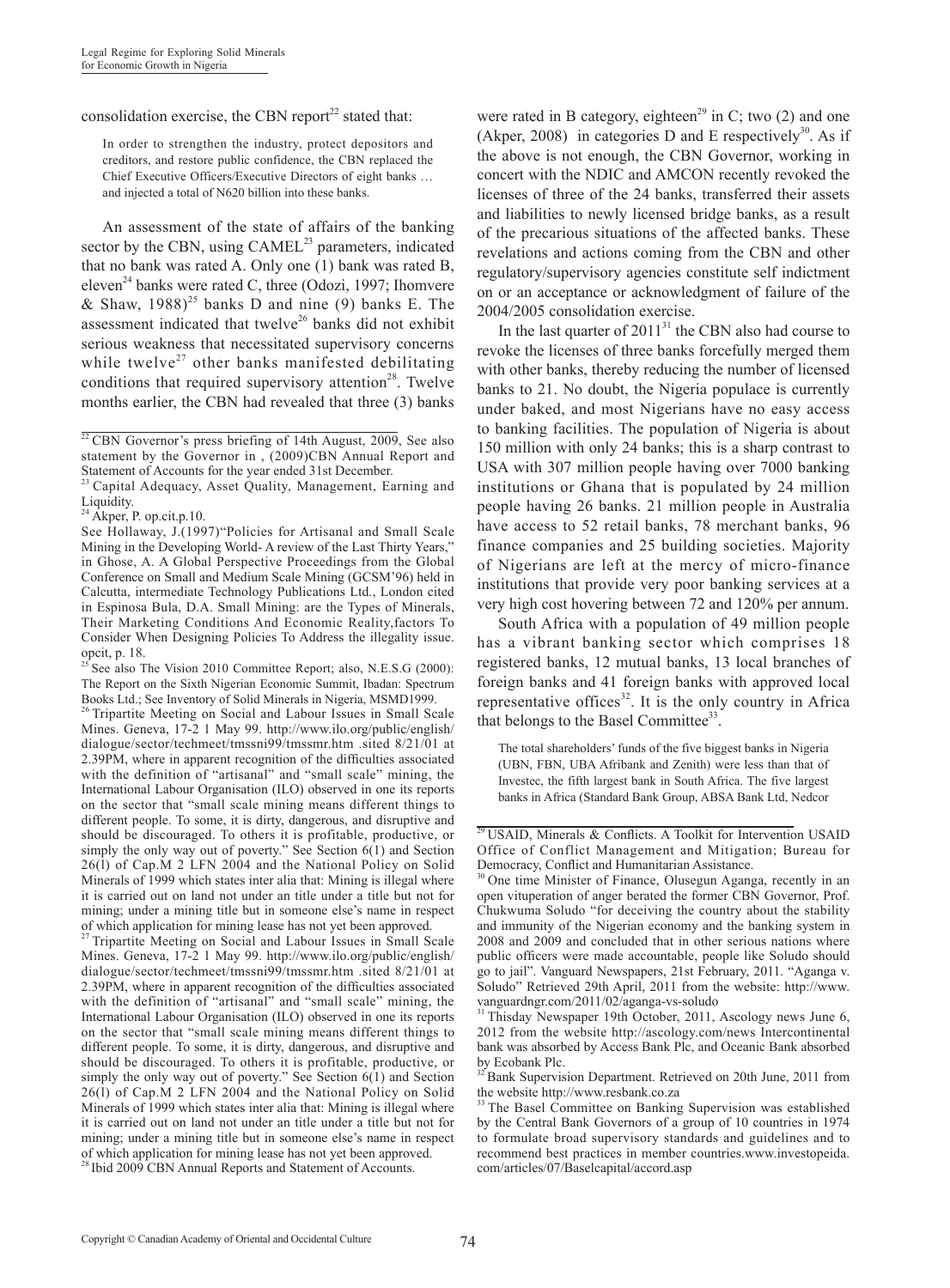Ltd, First National Bank Ltd and Investec Group Ltd) are based in South Africa $34$ .

Given the apparent weakness of the few banks in the country and the pressure they are experiencing from the populace and regulatory agencies, they are predominantly engaged in short term lending to traders and salary earners who sure to make monthly repayments. Invariably, the banks in Nigeria majorly finance consumption, and since most of the consumable items of trade in Nigeria are imported, the banks are indirectly financing employment and production in foreign countries, where these items of trade are imported. This is the stark reality of the banking system in Nigeria, which may not favour financing the solid minerals sector that is both long term in nature and capital intensive. Perhaps the CBN, as a big brother and banker to the Federal Government may be of more relevance in financing the solid minerals sector. Recently, the CBN introduced the ECOWAS Trade Support Facility  $\overline{(ETSF)}^{35}$ , an initiative that was intended to leverage on commercial banks to target the development of the non oil sectors of the economy. In the same vein, if the Federal Government considers the solid minerals sector as very important and an alternative to oil mineral sector, it owns the CBN and should direct the CBN to consider the sector a priority in its extra-legislative financing. It is heartwarming to note that the Nigerian Export-Import bank NEXIM has taken into reckoning the solid minerals sector as important in its development finance plan. The visit of a delegation of the Miners Association of Nigeria to the Managing Director of the bank was an opportunity for the Bank's Chief Executive to promise a financing plan of N9bn for the solid minerals sector. According to him:

The bank will do all within its power to provide 16.1%, approximately N9bn of the solid minerals sector's financing requirement by 2015. This will translate to about 0.82% of the sectors GDP by 2015 with the primary aim to create and sustain 2885 jobs within the solid minerals sector through project finance activities."36(34)

The visit also threw light to the importance and imperative of developing the sector. By simple arithmetic if N9 billion would finance N16.1% of the sectors requirement, it means that the total financing requirement is approximately N50 billion, which is a far-cry from the financing exposures of CBN to the manufacturing or aviation sector. The N9 billion projection is also said to have a potential of creating 2885 jobs, and a full finance plan of N50 billion would generate almost 20,000 jobs. Given the all important benefit accruable from the development of the solid minerals sector, which include creation of wealth, enhancement of the Nigerian foreign currency earnings and the widening of the revenue base of the nation, can it be out of place, if the Nigerian government takes a bold legislative step to appropriate N100 billion to develop the sector? Definitely, it would be a step taken in the right direction.

# **11. INTERNATIONAL BEST PRACTICES FOR SOLID MINERALS MINING**

The recently creation of ministry of solid minerals development was a major stimulus to the Nigerian mining industry that would offer viable alternatives to petroleum for foreign exchange earnings $37$ . There is no denying the fact that the solid mineral sector remains crucial to economic development, wealth creation and poverty alleviation in any nation that is blessed with such mineral deposits. The availability of these solid minerals such as kaolin, barite, limestone, iron ore, zinc quartz, feldspar, beryl coal phosphate, among others, opens up the economy in the following areas like exports, use in domestic industry for generation of foreign exchange and internal revenue and increased employment particularly in the rural areas where these minerals are found<sup>38</sup>. Experts in the industry contend that the sector has the highest chances of solving the country's unemployment problems only if its resolves were properly harnessed. Unfortunately the challenges of poor budgetary allocation and lack of investors have remained strong militating factors against its development. The present security challenges, as well as the activities of illegal and informal mining are worldwide and over the years, with extensive study by a number of international organizations such as the United Nations, the World Bank Group, the International Labour Organization (ILO) and other related bodies, a number of strategies have been developed to assist informal miners to bring their operations within the formal sector<sup>39</sup>.

### **11.1 Technology**

Technology is a key factor in the mining industry especially with respect to artisanal mining where it has been a major constraint towards the attainment of its full potential. Technology issues as they affect ASM can be discussed under two broad headings- the

<sup>&</sup>lt;sup>34</sup> Musa Al-Faki, Director General, SEC, Bank consolidation, challenges to SEC and the capital market being a paper delivered at a Business luncheon organized by the Capital Market Solicitors. June 2005.

<sup>35 (2011)</sup> Saturday 26th March, http://www.businessdayonline.com … retrieved on 6/06/12.

 $36$  Op cit.

<sup>&</sup>lt;sup>37</sup> "The Importance of Solid Minerals in the Development of the Nigerian Economy", Ifeanyi Ikeh, Special Adviser to the Ebonyi State Governor on Solid Mineral Development.

<sup>38</sup> See United Nation' Economic Commission for Africa: Compendium on Best Practices in Small Scale Mining in Africa, ECA/RCID'003'02 Addis Ababa, Ethiopia. 2002, p.4. http:// leadership.ng/ngg/articles/26071 accessed on 30-05-2012.

See Barnea, J. (ed) (1978) "Important for the Future: Comments and Opinion", Special Issue on the Conference on the Future of Small Scale Mining, UNITAR, New York cited in United Nations Economic Commission for Africa: Compendium on Best Practices in Small Scale Mining in Africa.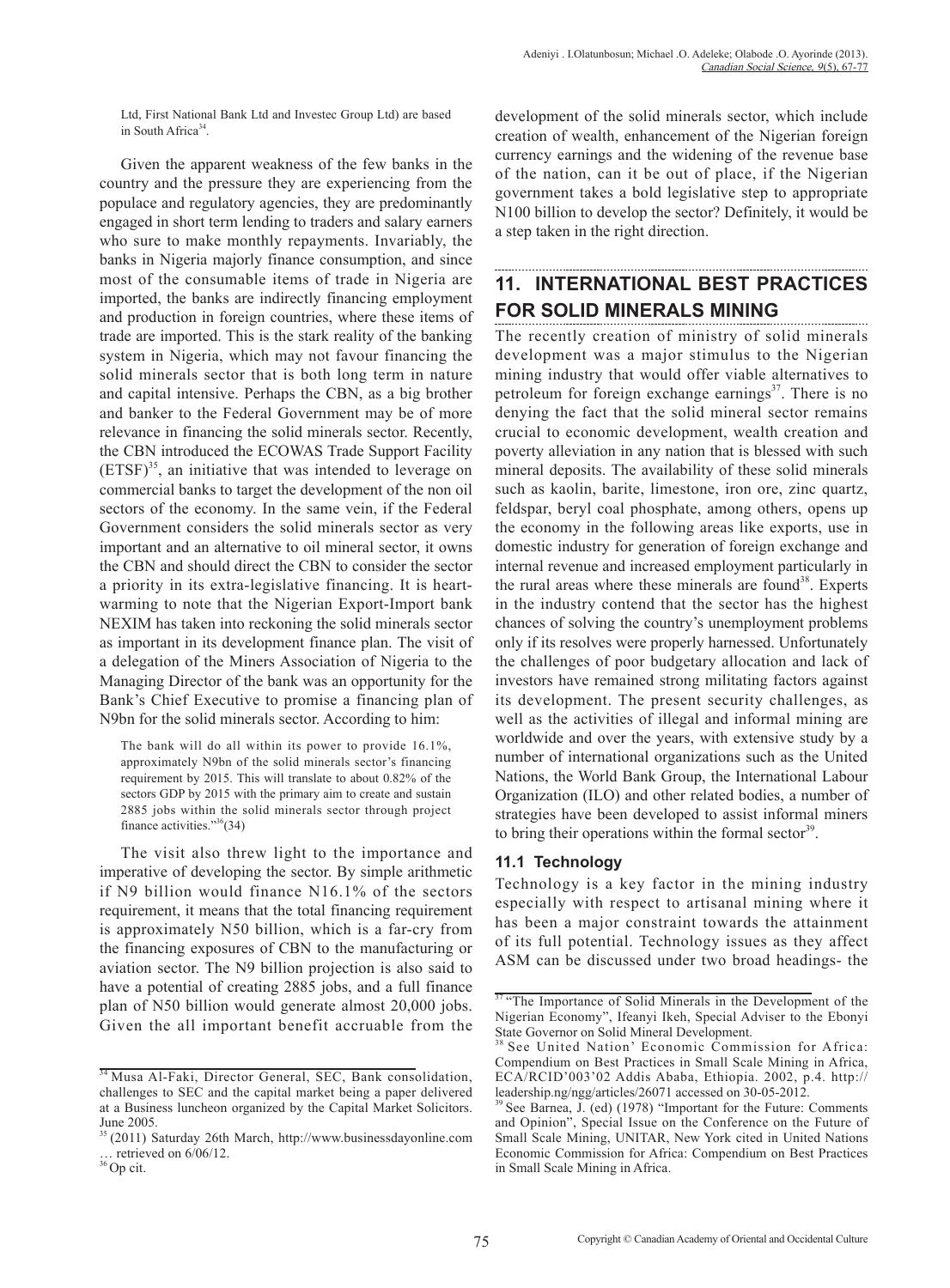mechanistic and social aspects. The Mechanistic features include: Extraction methods, equipment, support, and ventilation in working areas while the social aspects include organization of production and labour. The best practices identified with respect to technology relate to different parameters but only a few will be discussed for the purposes demonstrating the importance of appropriate technology to ASM.

### **11.2 Access Technology**

According to the Compendium, access to technology is a major constraint to ASM because many countries experience poor level of industrialization, economic performance and mining experience. This has been exacerbated by restrictive fiscal terms imposed on importation of technology such as high import duties, sales tax, VAT and others $40$ . Furthermore, the desire of most developing countries to attract investments in the large-scale mining sector at the expense of smallscale mining, have resulted in incentives being given, to large-scale operators that include importation of capital equipment free of duty, sales tax and capital allowances for development capital expenditures which are usually not extended to small-scale miners and suppliers of technology<sup>41</sup>. The Plant Hire-Purchase scheme which allows ASM to have access to plant hire at local levels where their operations are located with an option to purchase same is what has been identified as best practice in this regard<sup>42</sup>. Although, miners that satisfy the requirements to purchase the equipment can do so, where the equipment or plant is one of high demand, it is usually limited to hiring to enable access to it by those miners without the financial ability to purchase them.

### **11.3 Solid Minerals Development and Financing Options**

The Mining Industry is now a global industry with many countries competing for exploration funds. The fierce international competition suggests that mining companies and their investment funds would only go to those countries where the enabling environment would allow the private sector to flourish without hindrance. It is the realization of this fact that is driving the recent efforts of the Federal Government of Nigeria towards the creation of an orderly and sustainable development of Nigeria's Minerals Resources.

In practice, the mining of the solid minerals is capital intensive. It requires evidence of huge working capital on the part of investors engaged in prospecting in the subsector. Section 10 (a) (b)(c) of the Minerals and Mining Act 1999 stipulated that applicants t be enforced in exclusive prospecting licence, mining lease or mining title must comply with the following $43$ :

(a) proof of sufficient working capital for the development of the mining area applied for; (b) a banker's guarantee as prescribed in form K of schedule I of

the Act for such sum s may be determined by the minister; (c) a report on the mineral or mining area prepared by the prospect of or any other export.

### **11.4 Sovereign Wealth Fund**

The sovereign wealth fund is also a veritable source of opening up any vital sector of the economy, such as the solid minerals sector which if developed, will greatly enhance the nations Gross Domestic Product. This fund in the past years had been controversially shared by the three tiers of government, being the excess revenue accruing from the exportation of crude oil, controversially too, a law has now provided a reservoir of savings, which is now being invested in foreign bonds and banks. Nigeria is one of the 56 countries that set up sovereign investments funds now between 2006 and 2010. The value of sovereign wealth funds globally toped a landmark  $$5$  trillion<sup>44</sup> at the end of April, 2012. Two main issues this fund face are creating an investment strategy and finding the right people to run the fund.

In Nigeria, the sovereign wealth  $law<sup>45</sup>$  created the Nigerian Sovereign Investment Authority to establish three and manage three state savings and investment funds. These include

The Future Generation Fund the Nigerian Infrastructure Fund and the Stabilisation Fund. Each has specific mandates to pressure and increase the country's wealth. The act empowers each fund to "invest anywhere within or outside Nigeria in a range of assets including international equity, private equity, real estate, debt and all other asset classes generally utilized by bestin-class investment fund managers"

A fraction of this fund can be claimed through banks for investment in the solid minerals sector, and if properly managed the fund, so invested, would return to the reservoir with earned income.

Also reasonable for consideration is embarking on the exploration of the solid minerals sector jointly by the three tier of government in Nigeria as a joint venture over time, the participating governments would generate income to top-up their internally generated revenue, IGR, as it is the case with the various properties in Abuja and Lagos owned by various governments.

A Private Public Partnership (PPP) approach may also be appropriate and apposite towards the development of the Solid Minerals Sector, such that the Ministry of

 $40$  See Popoola A.O. op.cit. 203.

 $42$  In Zimbabwe, a good example is the Plant Hire-Purchase scheme operated by the Mining Department from three regional depots in Harare, Gweru and Bulawayo. From these depots Small-scale miners have access to crushers, compressors, stamp mills, concentrating tables, diamond drills, chain blocks, shear legs and other equipment and tools. See ECA: Compendium on Best Practices in Small-scale Mining in Africa supra.

<sup>&</sup>lt;sup>43</sup> See Section 10(a)(b)(c) Cap.M12 LFN 2004.<br><sup>44</sup> Financial news, Thursday 7, June 2012 http://media4. efinancialnews.com.

The Nigerian Sovereign Investment Authority Act  $2011$ .